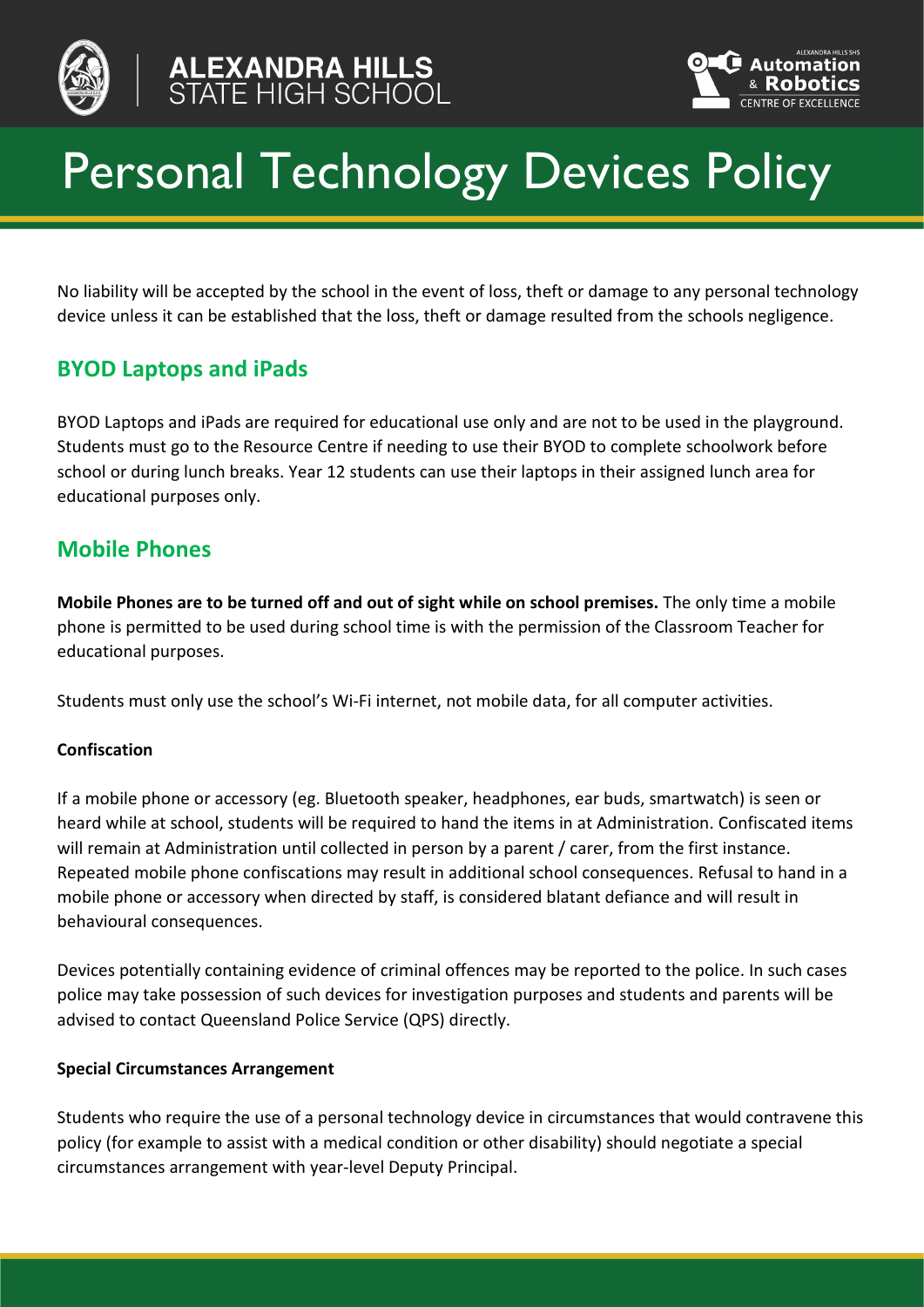



# **Responsible Use of Personal Technology Devices**

#### **Recording voice and Images**

Every member of the school community should feel confident about participating fully and frankly in all aspects of school life without concern that their personal privacy is being invaded by them being recorded without their knowledge or consent.

We uphold the value of trust and the right to privacy at Alexandra Hills State High School. Students using personal technology devices to record inappropriate behaviours or incidents (such as vandalism, fighting, bullying, staged fighting or pranks etc) for the purpose of dissemination among the student body or outside the school, by any means (including distribution by phone or internet posting) builds a culture of distrust and disharmony.

Students must not record images anywhere that recording would not reasonably be considered appropriate (e.g. in change rooms, toilets or any other place where a reasonable person would expect to be afforded privacy). Recording of events in class is not permitted at any time. A student at school who uses a personal technology device to record private conversations, ordinary school activities (apart from social functions like graduation ceremonies) or violent, illegal or embarrassing matter capable of bringing the school into public disrepute is considered to be in breach of this policy.

Even where consent is obtained for such recording, the school will not tolerate images or sound captured by personal technology devices on the school premises or elsewhere being disseminated to others, if it is done for the purpose of causing embarrassment to individuals or the school, for the purpose of bullying or harassment, including racial and sexual harassment, or where without such intent a reasonable person would conclude that such outcomes may have or will occur.

Students involved in:

- recording; and/or
- disseminating material (through text messaging, display, internet uploading etc); and/or,
- knowingly being a subject of a recording

Students who breach this policy may be subject to discipline (including suspension and recommendation for exclusion).

Students should note that the recording or dissemination of images that are considered indecent (such as nudity or sexual acts involving children), is against the law and if detected by the school, will result in a referral to QPS.